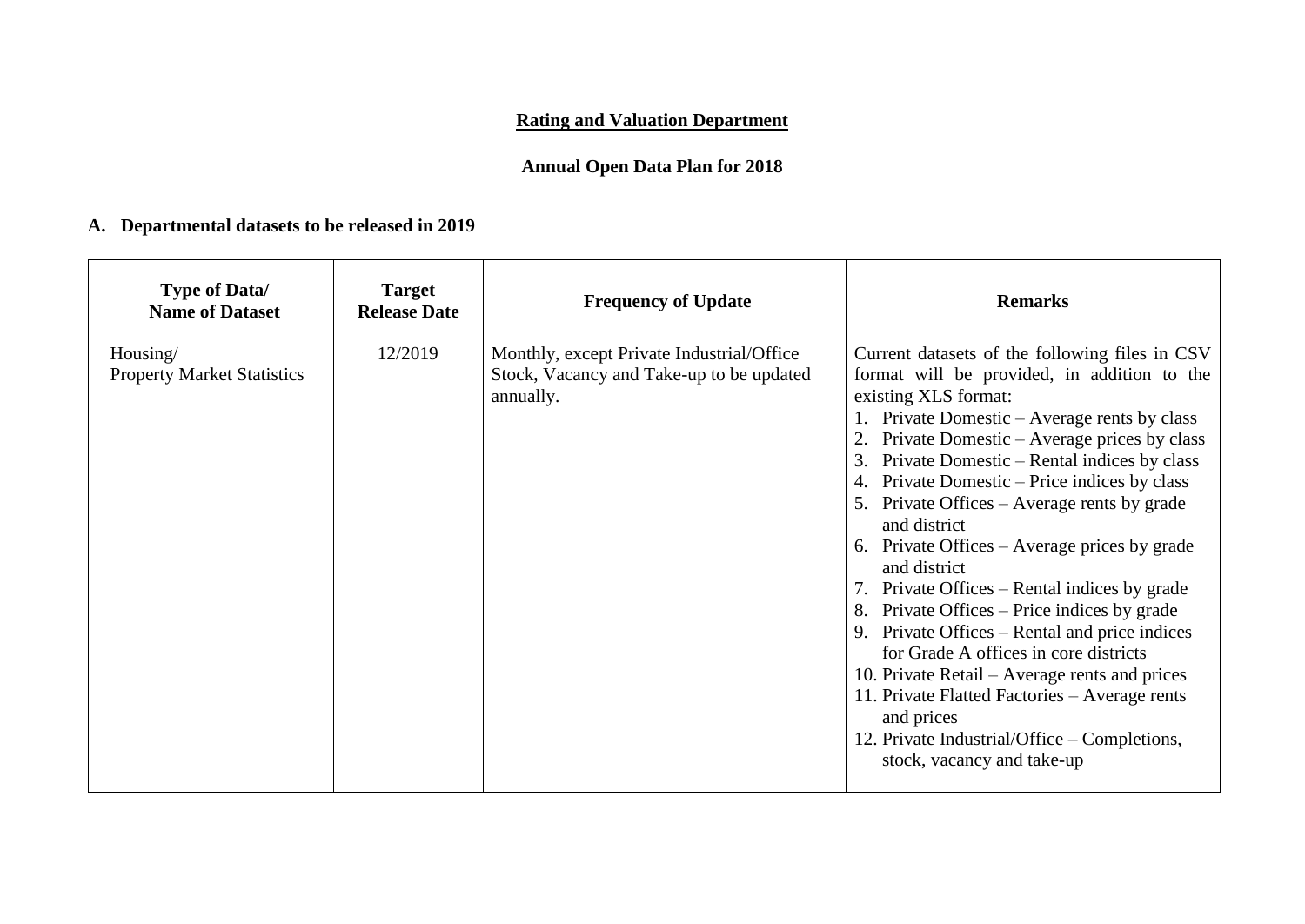# **B. Departmental datasets to be released in 2020 and 2021**

| <b>Type of Data/</b><br><b>Name of Dataset</b> | <b>Target</b><br><b>Release Date</b> | <b>Frequency of Update</b>                                                                                                                                                 | <b>Remarks</b>                                                                                                                                                                                                                                                                                                                                                                                                                                                                                                                                                                                                                                                                                                                                                                                                           |
|------------------------------------------------|--------------------------------------|----------------------------------------------------------------------------------------------------------------------------------------------------------------------------|--------------------------------------------------------------------------------------------------------------------------------------------------------------------------------------------------------------------------------------------------------------------------------------------------------------------------------------------------------------------------------------------------------------------------------------------------------------------------------------------------------------------------------------------------------------------------------------------------------------------------------------------------------------------------------------------------------------------------------------------------------------------------------------------------------------------------|
| Housing/<br><b>Property Market Statistics</b>  | 12/2020                              | Monthly, except Stock, Vacancy and Take-up of<br>Private Domestic, Offices, Commercial, Flatted<br>Factories, Specialised Factories and Storage to<br>be updated annually. | Current datasets of the following files in CSV<br>format will be provided, in addition to the<br>existing XLS format:<br>1. Private Domestic – Price indices for<br>selected popular developments<br>2. Private Retail – Rental and price indices<br>3. Private Flatted Factories – Rental and<br>price indices<br>4. Private Property Market Yields<br>5. Domestic Sales<br>6. Non-Domestic Sales<br>7. Private Domestic – Completions, stock,<br>vacancy and take-up<br>8. Private Offices – Completions, stock,<br>vacancy and take-up<br>9. Private Commercial – Completions, stock,<br>vacancy and take-up<br>10. Private Flatted Factories - Completions,<br>stock, vacancy and take-up<br>11. Private Specialised Factories -<br>Completions and stock<br>12. Private Storage – Completions, stock and<br>vacancy |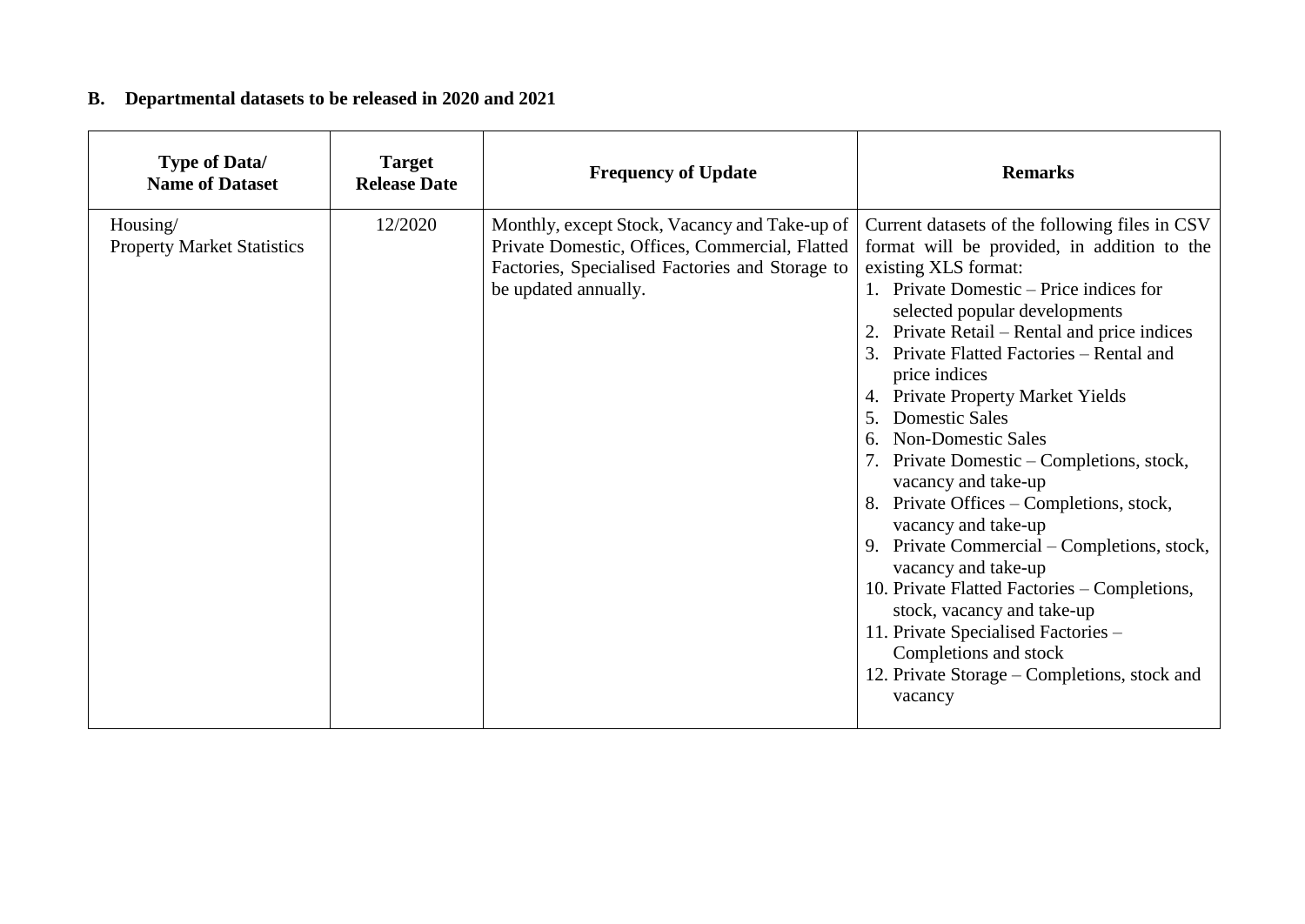# **B. Departmental datasets to be released in 2020 and 2021 (cont'd)**

| <b>Type of Data/</b><br><b>Name of Dataset</b> | <b>Target</b><br><b>Release Date</b> | <b>Frequency of Update</b> | <b>Remarks</b>                                                                                                                            |
|------------------------------------------------|--------------------------------------|----------------------------|-------------------------------------------------------------------------------------------------------------------------------------------|
| Housing/<br><b>Property Market Statistics</b>  | 12/2021                              | Annually                   | Two new datasets in XLS and CSV formats<br>will be provided:<br>1. Private Domestic Stock by District<br>2. Private Domestic Stock by Age |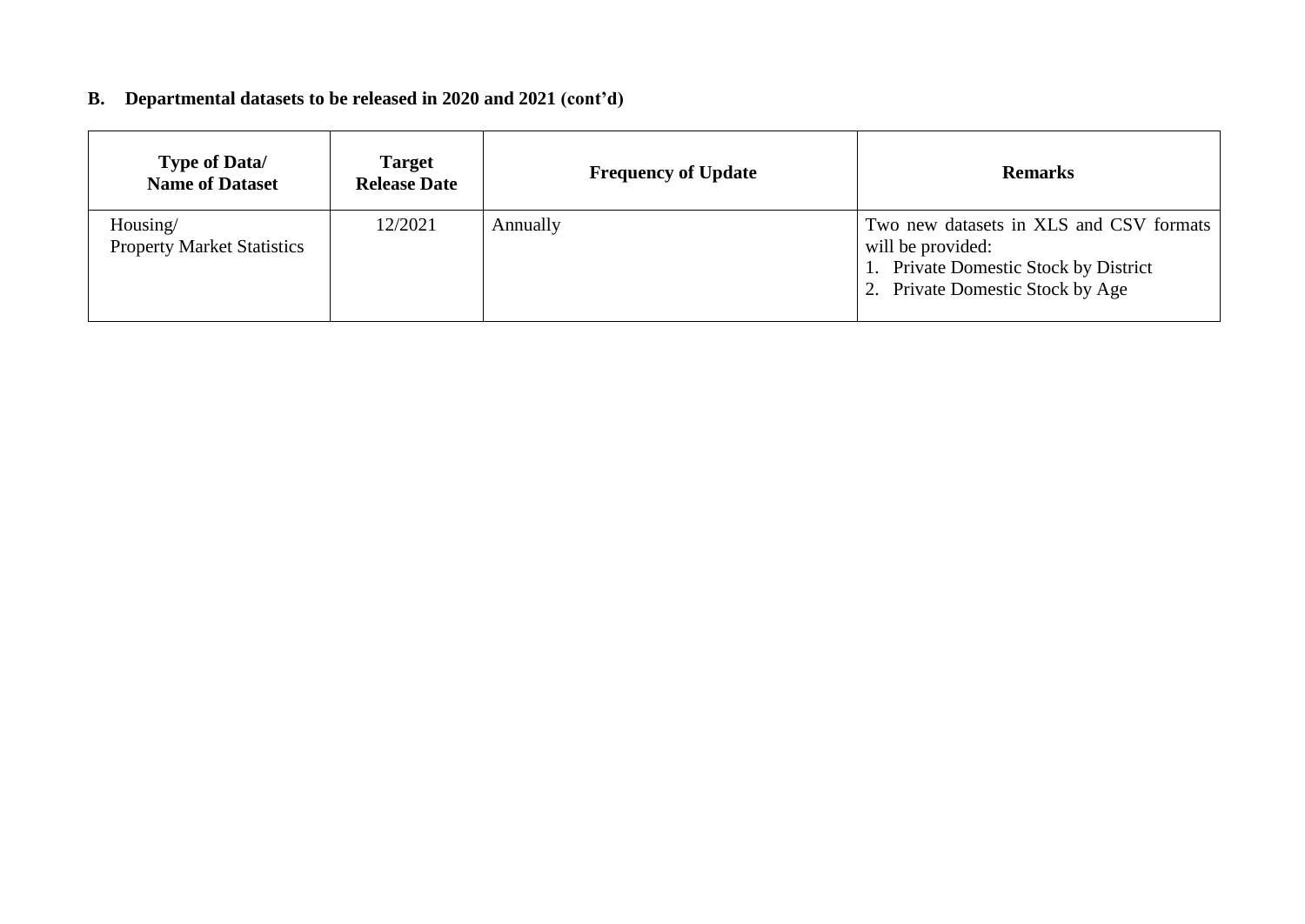# **C. Datasets planned to be opened up by other organisations**

# **(1) [***name of organisation***]**

| <b>Type of Data/</b><br><b>Name of Dataset</b> | <b>Target</b><br><b>Release Date</b> | <b>Frequency of Update</b> | <b>Remarks</b> |
|------------------------------------------------|--------------------------------------|----------------------------|----------------|
| <b>Nil</b>                                     |                                      |                            |                |